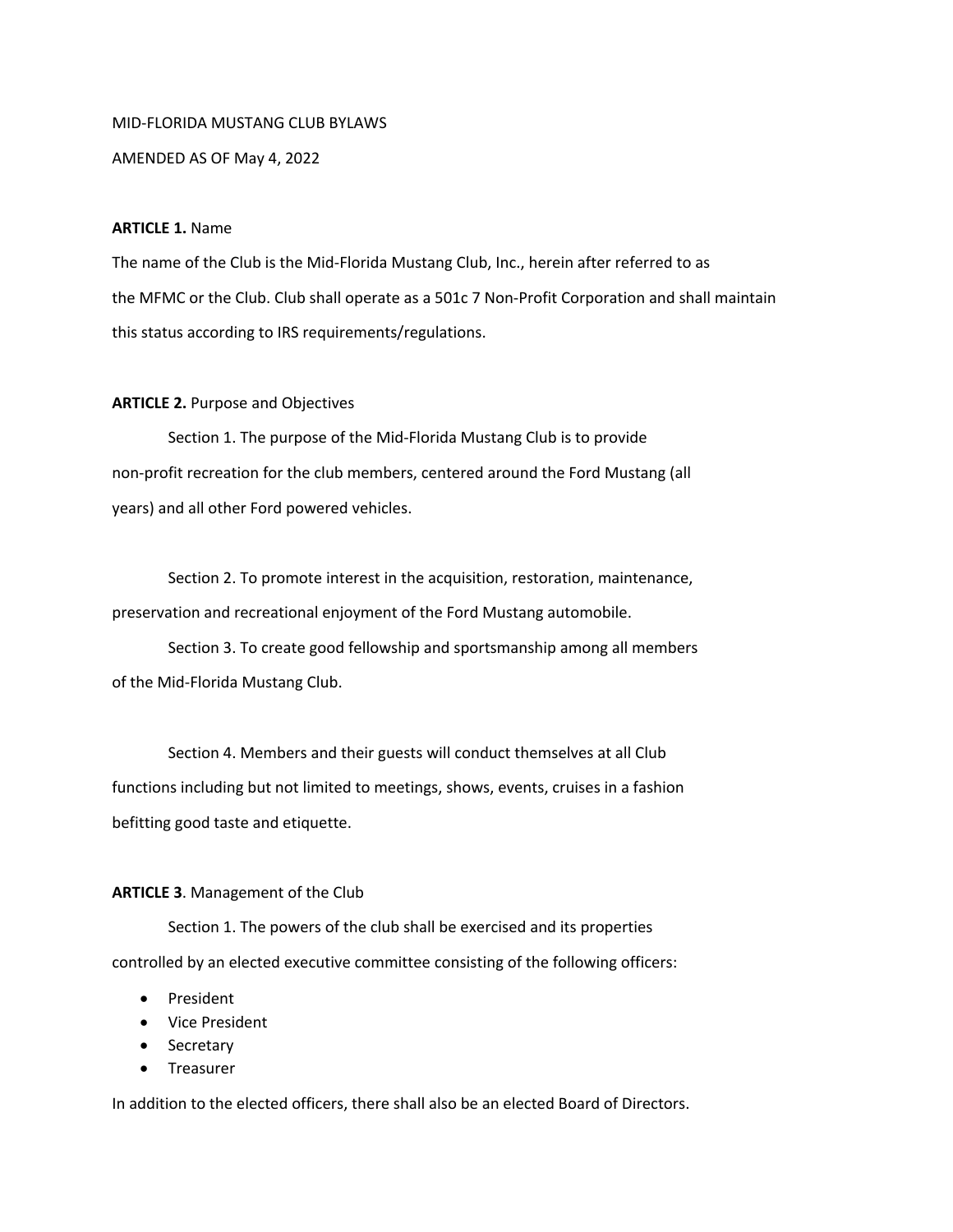The Board of Directors shall have a minimum of five (5) members and a maximum of nine [9] members. The Board will decide on the number of Board positions for the upcoming year prior to the election process. The newly elected/returning Board members will assume its responsibilities starting on January 1 of each year.

The management of the club shall be decided by a majority vote of the four

(4) club officers and the members of the Board of Directors. In the event of a tie vote

the membership shall decide all issues by vote at the general meeting.

**A**) A Board majority vote of 50%+1 will carry all motions.

**B**) In order for the board vote to be binding, a quorum of 50%+1 must be present (virtual or physical) or when the addition of proxy votes results in a majority.

**C**) Any officer or Board member in good standing who may be unable to attend a meeting may delegate their voting right to another member after written notification [ email, phone text, written note, etc. to all members or to the President. Members can designate the proxy as a "blanket proxy" covering all matters to be voted upon or designate a specific vote on a specific issue. No more than two proxy votes will be permitted for any one meeting. A member may not use the proxy more than three [3] times in the calendar year.

**D**) Standing Committees **–** There should be five permanent standing committees –

1. Membership [membership marketing / member rooster maintenance]

2. MFMC Sponsored shows- act as chairman for the two major shows, the Roundup and the Fall Charity show.

3. Auto Events – Coordinate/ originate all events, except the two sponsored shows [ cruises, other club car shows, driving events, etc.]

4. Social events – non- automotive themed events, [Christmas Party, monthly breakfasts, etc.]

5. Member meeting programs – guest speakers, themed meetings, door prizes, etc.

Each board member would oversee one subcommittee. If the chairperson deems that this task is too large for one person to accomplish, that person then reserves the right to recruit other individuals to assist in this committee. Ultimately that chairperson is still answerable to the board with monthly updates as needed. A member of the MFMC in good standing can also serve as a committee chairman reporting to the board of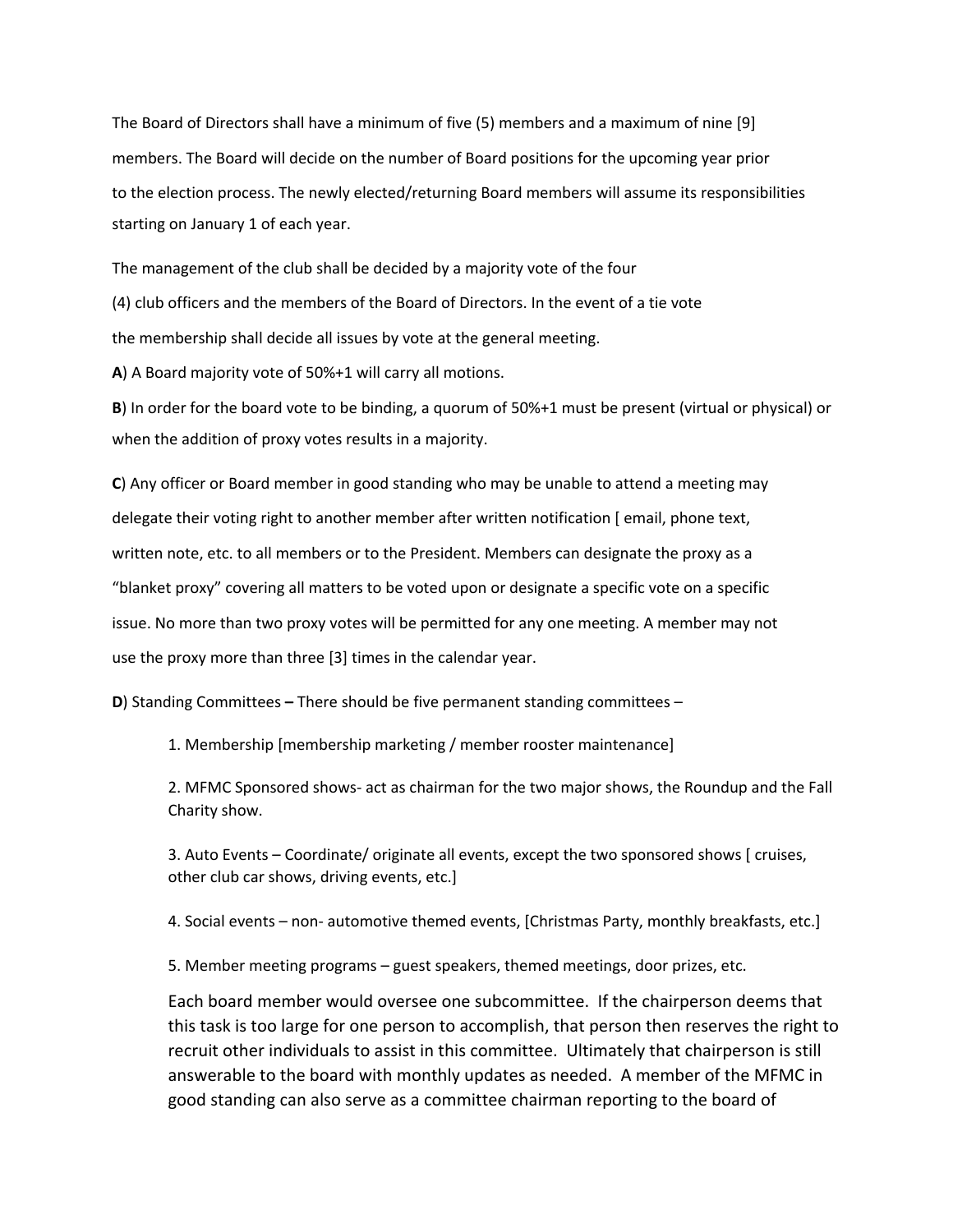directors. The above committees can be split and assigned to individuals as seen fit by the President or Board of Directors.

## **ARTICLE 4. Bylaws**

Section 1. The Bylaws shall be binding on all club members.

Section 2. Use of The Club's name, logo, or other club material for private use or gain is prohibited.

## **ARTICLE 5**. Dissolution of the Club

Section 1. In the event of dissolution of the club, all club assets shall be equally divided among the club members who are identified as having current paid membership and have been members for two (2) consecutive years.

#### **ARTICLE 6.** Club Membership and Dues

Section 1. Persons of good character, interested in the Ford Mustang, are eligible for club membership. Members are encouraged to own a Ford Mustang of any year, make or model. However, Mustang ownership is not a requirement. Enthusiasm is.

Section 2. Club membership may be granted upon payment of the annual dues. The amount of annual dues shall be determined by the Club Officers and the Board of Directors on an annual basis.

Section 3. Club dues are due as of the first membership meeting in January of each year.

Section 4. Failure to pay annual dues by the first membership meeting in February of each year may result in the automatic removal from the club roster.

Section 5. Each club membership extends all club rights and privileges to the member's immediate family.

Section 6. The membership of the club reserves the right to expel any member whom is found to be detrimental to the welfare of the club. A majority of the Board is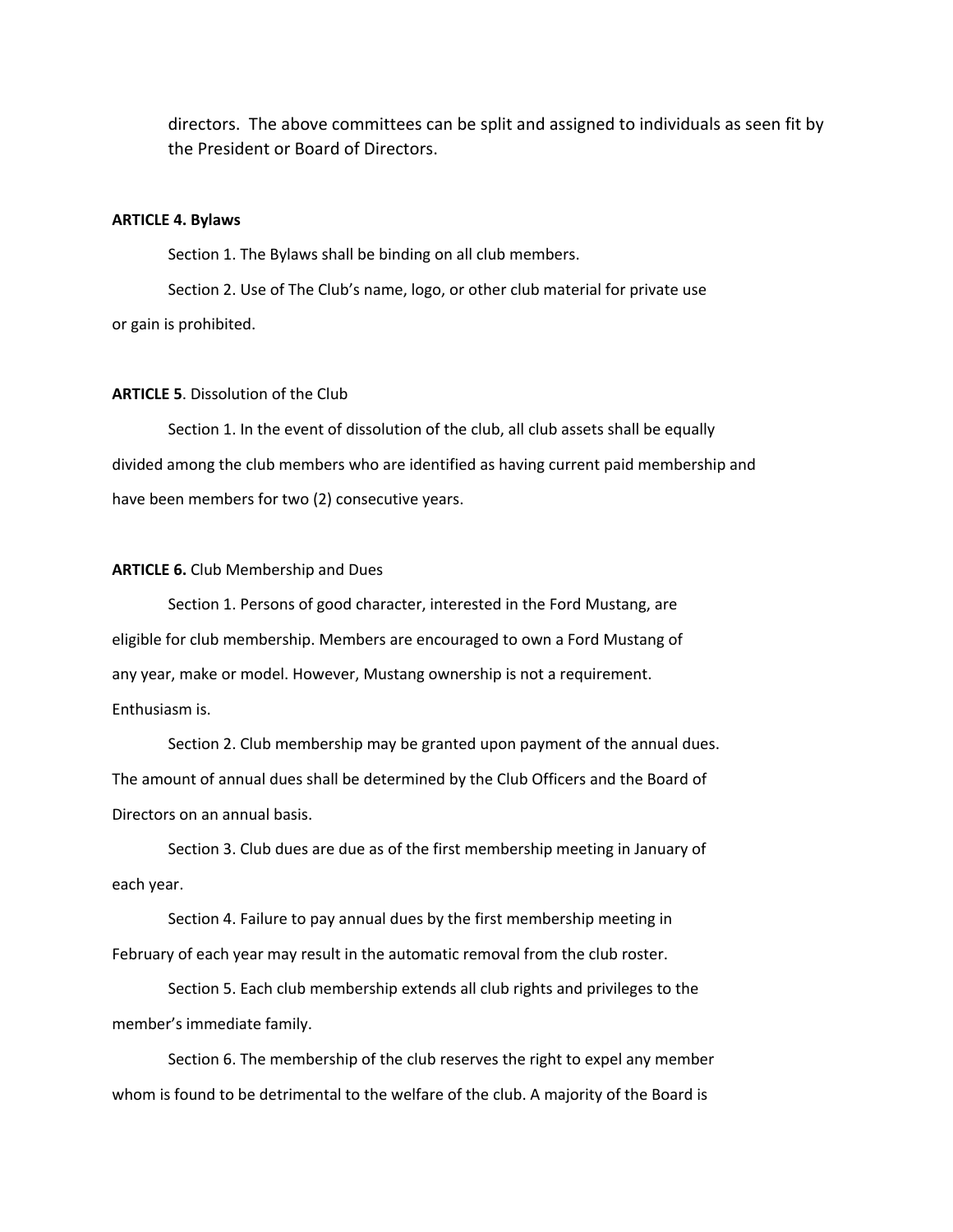required for the expulsion of a member.

Section 7. Club will pay annual club dues and MCA dues for all Officers and annual club dues for all Board of Director members.

Section 8. The following specially recognized memberships may be granted upon board vote. The dues for these specially recognized are waived. It should be noted that a member meeting any or all of the criteria below does not automatically trigger a club member's status change to a Lifetime and/or Honorary Membership status.

## Lifetime Member

- Club Founders
- Past Presidents (minimum 2 terms in succession or independently)
- Club Officers/Voting Directors (minimum 3 terms in succession or independently)

# Honorary Member

Members who demonstrate extreme continuous commitment to the club by volunteering and supporting the mission of the club may be voted by the board to Honorary Member status. The requirements are subjective and determined by the board on an individual basis.

# **ARTICLE 7. Club** Meetings

Section 1. General membership meetings of the club will be held once a month

at a place, date and time to be determined by the club.

Section 2. In addition to the general membership meetings, the Club Officers

and the Board of Directors shall meet once a month at a place, date and time to be determined by the Board.

Section 3. The monthly Board of Directors meeting is open to all club

members wishing to attend. Only the Club Officers and the Board of Directors have

voting powers at this meeting.

Section 4. Parliamentary procedures and bylaws shall be in effect at all meetings.

Section 5. Special Board of Directors or membership meetings may be called by the President

or a majority of the Board, with prior notification, at any time when Club business is required.

## **ARTICLE 8.** Elections

Section 1. All nominees for any club office and Board of Directors shall be an active club member in good standing.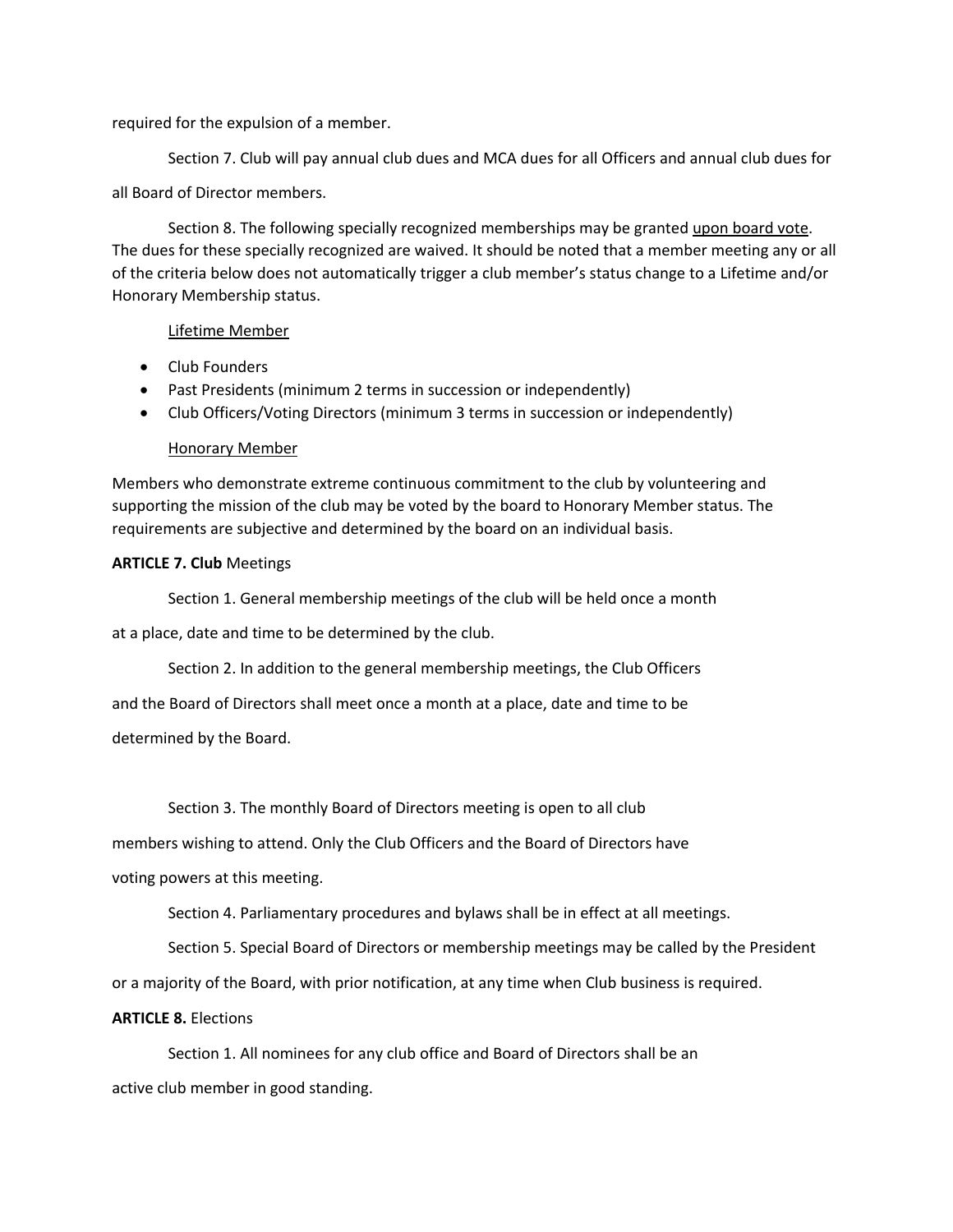Section 2. The Treasurer will announce at the August Board meeting the number of Board of

Director positions that need to be filled for the next year. A nominating committee for each

annual club election shall be established by the management of the club at the August Board

meeting.

Nominations for elected positions will be accepted from both the nominating committee and from the

floor at the September monthly club meeting.

Section 3. Club elections shall be held annually during the October monthly meeting. There shall be no additional nominations accepted at this meeting.

Section 4. The newly elected Club Officers and Board of Directors shall take office at the applicable December meeting.

Section 5. All elected officers and directors must remain a member in good standing and maintain their club membership, during their term of office. The club will pay the annual membership dues to the Mustang Club of America for the members filling the officer positions of the club

Section 6. All voting shall be by secret ballot unless otherwise ruled upon and directed by the membership of the club.

Section 7. Election of club officers and directors shall be decided by a majority vote of all club members present and in good standing.

Section 8. After ballots are counted, the results will be tabulated and reported to the membership. A motion will be made to accept the election results.

**ARTICLE 9.** Elected Terms and Responsibilities

Section 1. The Club Officers shall serve twelve (12) month terms.

Section 2. The Board of Director positions shall consist of a minimum of five (5)

members at large.

Section 3. Board of Directors shall serve two (2) year terms. However, one

half of the total Board of Directors shall be elected on an annual basis.

Section 4. Any club position being vacated prior to the end of a designated

term, shall be filled in order to complete the vacated term. The club management shall

nominate candidates and elect a replacement to fill the vacated term. Election shall be

accomplished by a simple majority vote of the Board of Directors and Club Officers

present. The President shall offer the vacated position to the selected candidate.

Upon acceptance of the position, the new incumbent shall complete the unfinished term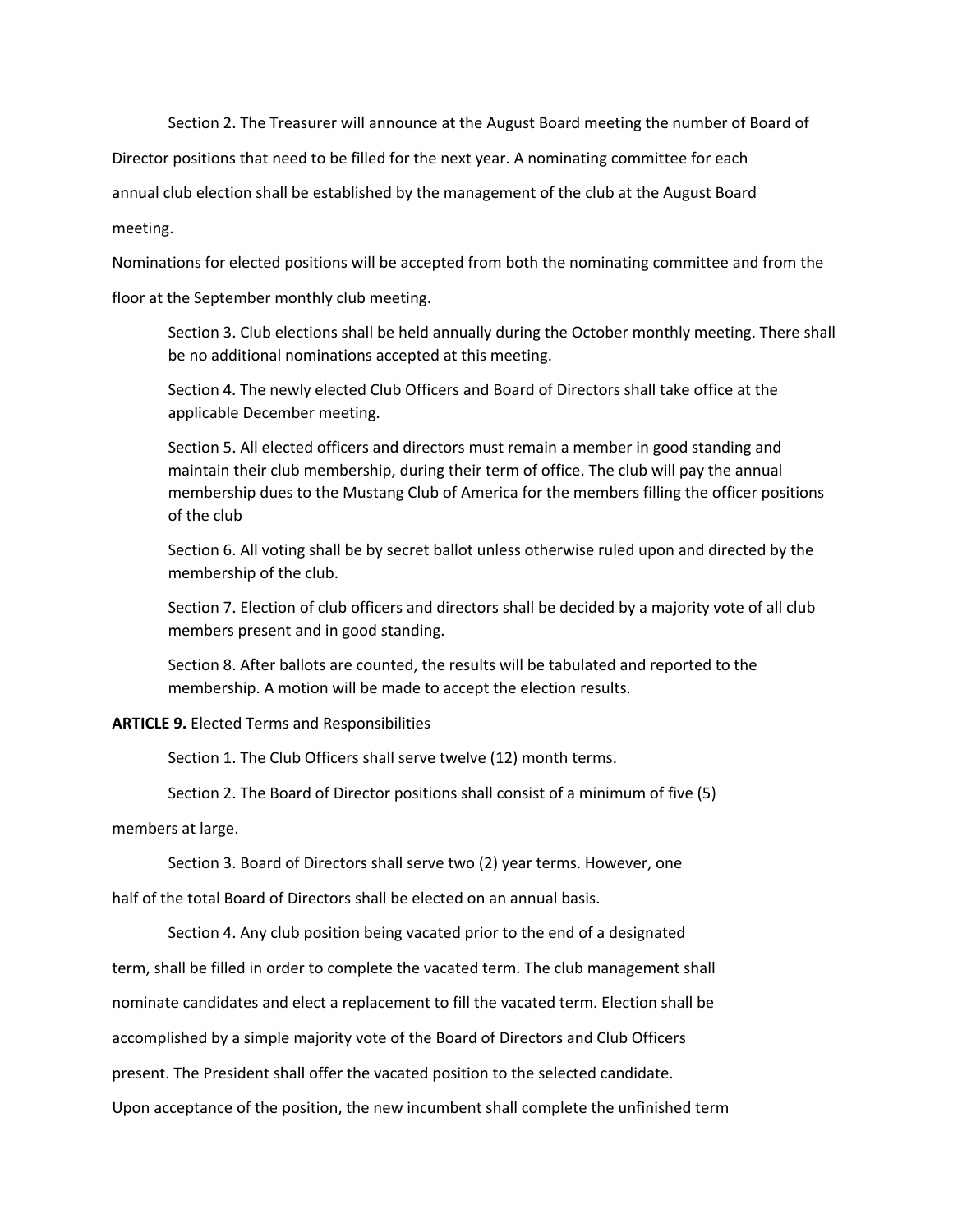of the position. The name, position and term of the new position shall be announced at the next regularly scheduled meeting of the Mid-Florida Mustang Club and in the next written communication.

Section 5. The responsibilities of the Club Officers shall be as follows: President: Preside over regularly scheduled membership and Board of Director meetings. The President shall regulate club discussion and have final authority over items not covered by club mandate.

Vice President: To assist the President in club matters and preside over club activities in the absence of the President.

Secretary: To record the minutes and maintain a record of all general membership and Board of Director meetings and to accomplish any correspondence required by the club as needed.

Treasurer: The Treasurer shall be responsible for the collection and accounting of all club assets. The Treasurer shall report the financial status of the club at each monthly meeting of both the general membership and Board of Directors. The Treasurer shall cooperate and assist in an annual audit of all club finances. The Treasurer shall be responsible for maintaining a special club bank account in the club's name for the deposit and approved disbursement of all club monies. Access to the club bank account shall require the approval or signatures of two (2) of the club's current officers. The Treasurer shall have authority to make payments up to \$100 without prior board approval but shall report all such expenditures, and provide evident of expenditures, at the next board meeting.

Board of Directors: Shall have the responsibility of advising and guiding the officers of the club in the establishment of club rules, activities, and events. They shall also vote on matters brought before the management.

Section 6. In addition to the elected officers and directors the following appointed, non-voting positions are recognized by the board of directors.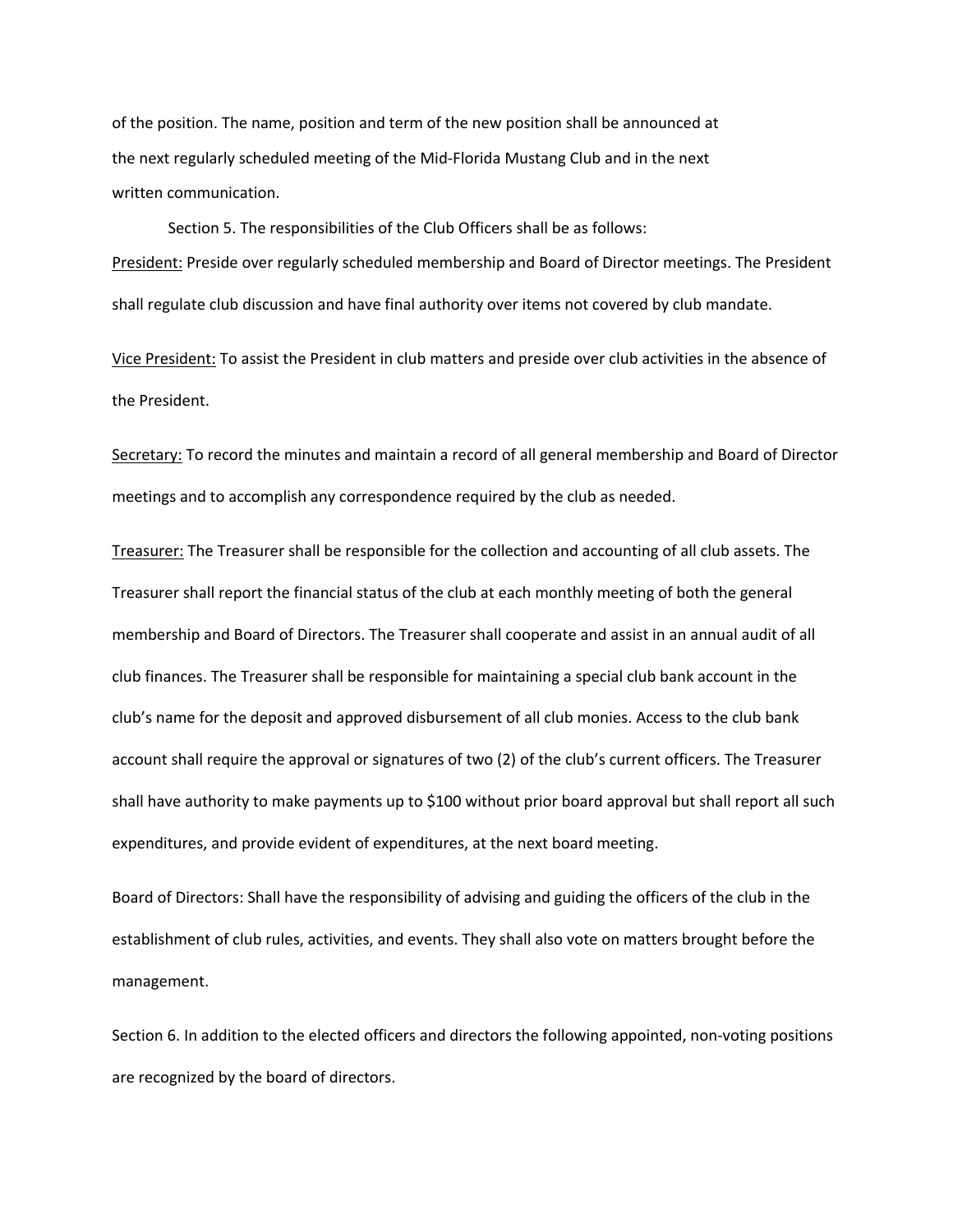Communications Director: To be responsible for all communications between the club and it's members and the general public via appropriate club approved media.

MCA Regional Director: The MCA Regional Director shall be selected by the currently elected Board of Directors. The MCA Regional Director shall be the primary contact with the Mustang Club of America MCA) and the regional directors of other regions. Shall review MCA Board meetings and report all MCA activities to the MFMC. Shall inform the MCA of MFMC activities that are pertinent to the MCA. Shall transmit any concerns of any MFMC individual to the MCA. The MCA Regional Director shall utilize the MFMC mailing address.

#### **ARTICLE 10.** Dismissal From Elected Office

Section 1. Failure to attend two (2) or more consecutive Board Meetings may be considered grounds for dismissal from elected club office. This applies to elected club officials & Board of Directors.

Section 2. Dismissal of an elected official or Board of Directors member requires a 2/3's vote of the club officers and Board members.

Section 3. Replacement of dismissed or resigned officials will follow

established club election procedures per Article 9, Section 4.

## **ARTICLE 11.** Required Club Records

Section 1. The club shall be required to maintain complete listing of all the club's physical properties and financial records of the club assets.

Section 2. The club shall be required to maintain a complete listing of all current club members.

Section 3. The club shall be required to maintain minutes of the Membership and Board of Director meetings.

Section 4. All passwords utilized by any club member that are required to access any on-line site for any purpose must change the access passwords no later than January 15th of each year (or within two weeks of not being required to use the password.)